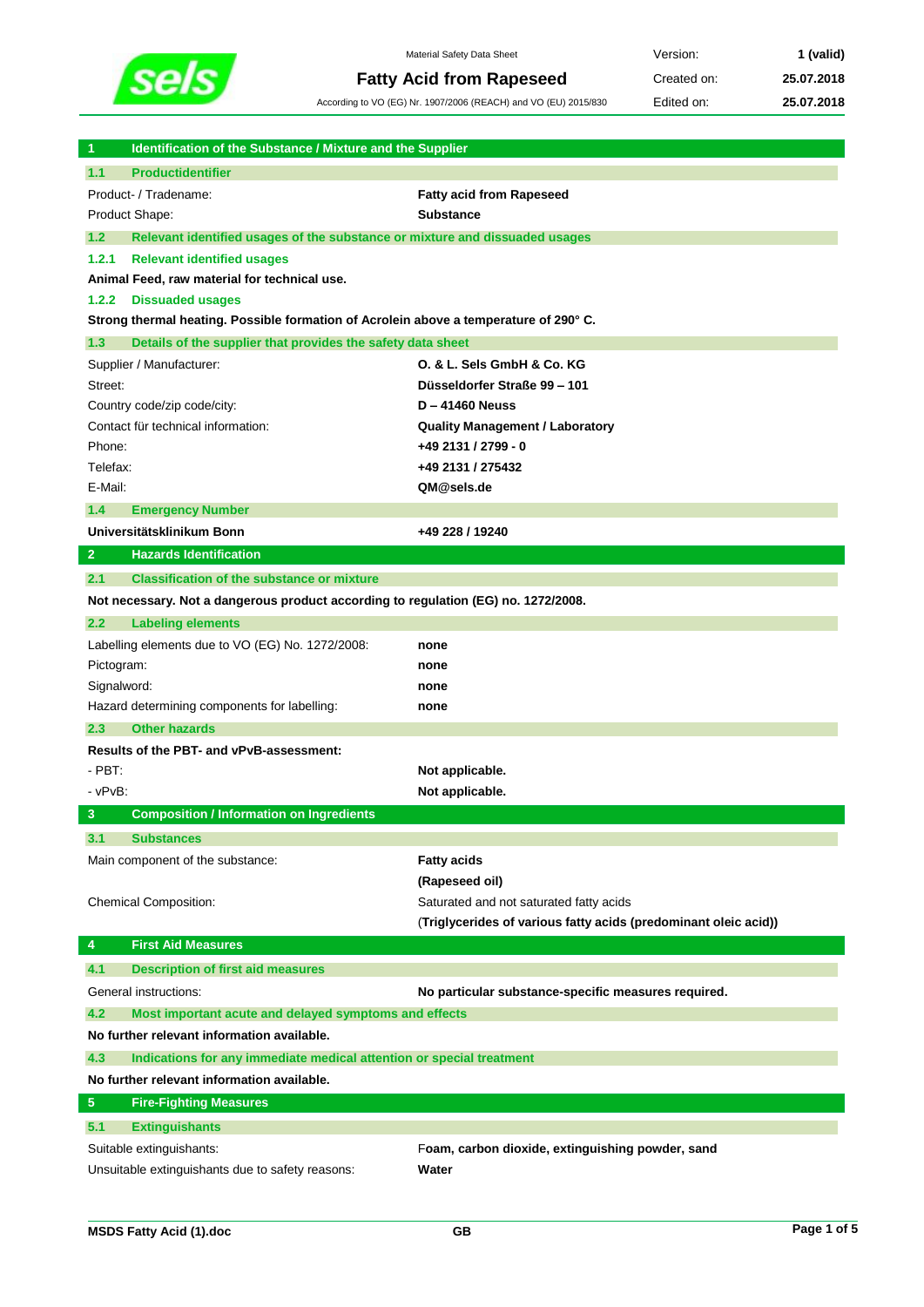

According to VO (EG) Nr. 1907/2006 (REACH) and VO (EU) 2015/830 Edited on: **25.07.2018**

### **5.2 Specific hazards caused by the substance or mixture**

Special hazards caused by the mixture or its products of combustion:

**Thermal decomposition. Danger of formation of acrolein above a temperature of 290° C.**

**Carbon monoxide, carbon dioxide and acrolein are produced in case of fire.**

### **5.3 Information on firefighting**

**For initial fires: Use fire extinguishers of fire class B.**

**Alert the fire brigade immediately in case of fire-spread. Access into the danger zone only with full protective clothing and self-contained breathing apparatus.** 

**Endangered containers in the surrounding should be cooled with spray-water.**

**Defeat escaping vapours with water. Avoid fire-extinguishing water from contaminating surface or ground waters and soil.**

### **6 Accidential Release Measures**

**6.1 Personal precautions, protective equipment and emergency measures**

#### **6.1.1 Information for non-emergency personnel**

**Danger of slipping on moistered surfaces.**

**6.1.2 Information for emergency forces.**

**Avoid contamination of soil, surface and ground waters and sewage system. Absorb the released product with bonding agents.**

**6.2 Environmental measures**

**Avoid contamination of soil, surface and ground waters and sewage system. Absorb the released product with bonding agents.**

**6.3 Methods and material for retention and cleaning up**

For larger quantities:

**Pump out the released product.**

For smaller quantities and remains:

**Absorb the released product with bonding agents. Dispose properly.**

**6.4 Reference to other sections**

**Note information in sections no. 7, 8 and 13.**

# **7 Handling and Storage**

**7.1 Precautions for safe handling**

**Ignition risk when working with fire (welding, grinding etc.) on filled, empty or empty, uncleaned containers.**

**When hot, risk of splashing in combination with water.**

**7.2 Conditions for safe storage under consideration of incompatibilities**

Requirements on storage rooms and containers: **Avoid contamination of soil / water.**

Storage category (according to VCI): **LGK 10 – Combustible liquids**

**Information on storage with other products: High affinity for lipophilic solvents.**

**7.3 Specific end use**

**Animal Feed, raw material for technical use.**

**8 Exposure Controls / Personal Protection Measures**

**8.1 Monitored parameters**

**Not necessary. No hazardous substance.**

**8.2 Exposure Controls**

**Not necessary. No hazardous substance.**

## **9 Physical and Chemical Characteristics 9.1 Information on basic physical and chemical characteristics**

| State of aggregation:            | liquid to paste-like      |             |  |
|----------------------------------|---------------------------|-------------|--|
| Colour:                          | yellow to dark brown      |             |  |
| Odour:                           | neutral to characteristic |             |  |
| Odour treshold:                  | not specified             |             |  |
| pH-value:                        | not applicable            |             |  |
| Melting point/freezing point:    | not specified             | DGF C-IV 3a |  |
| Boiling point and boiling range: | not specified             |             |  |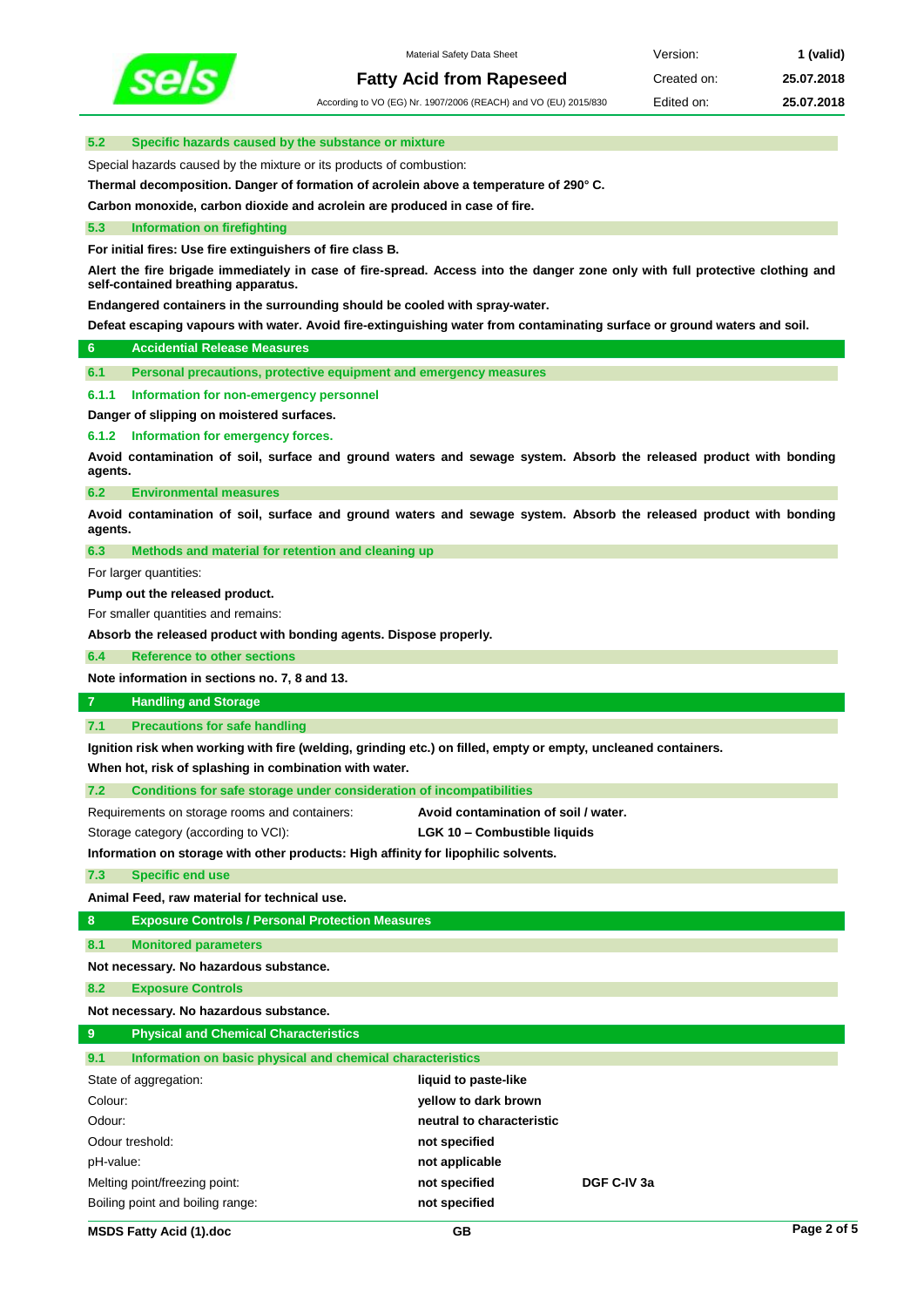

Material Safety Data Sheet **Version: 1 (valid) Fatty Acid from Rapeseed** Created on: 25.07.2018 According to VO (EG) Nr. 1907/2006 (REACH) and VO (EU) 2015/830 Edited on: **25.07.2018**

| Flashpoint:                                                                    | not specified                              | DGF C-IV 8                                                          |
|--------------------------------------------------------------------------------|--------------------------------------------|---------------------------------------------------------------------|
| Evaporation rate:                                                              | not specified                              |                                                                     |
| Inflammability:                                                                | not specified                              |                                                                     |
| Upper/lower inflammability-<br>or explosion limits:                            |                                            | explosion limits not definable bcs. decomposition starts before     |
| Vapour pressure (20 °C):                                                       | < 1 mbar                                   |                                                                     |
| Vapour density:                                                                | not specified                              |                                                                     |
| Relative density:                                                              | not specified                              |                                                                     |
| Solubility in                                                                  |                                            |                                                                     |
| lipophilic solvents:                                                           | unlimited                                  |                                                                     |
| In water:                                                                      | not specified                              |                                                                     |
| Partition coefficient: n-Octanol/Water:                                        | not specified                              |                                                                     |
| Auto-ignition temperature:                                                     | insulating or likewise material            | auto-ignition possible, when finely distributed in bleaching earth, |
| Decomposition temperature:                                                     | approx. 350° C                             |                                                                     |
| Viscosity (20 °C):                                                             | not specified                              | DGF C-IV 7b                                                         |
| Explosive characteristics:                                                     | not specified                              |                                                                     |
| Oxidizing characteristics:                                                     | not specified                              |                                                                     |
|                                                                                |                                            |                                                                     |
| Definitions:                                                                   |                                            |                                                                     |
| DGF C-IV Nr. stays for:                                                        |                                            |                                                                     |
| DGF:                                                                           | Deutsche Gesellschaft für Fettwissenschaft |                                                                     |
|                                                                                | (German Society for Fat Science)           |                                                                     |
| С.                                                                             | Fats                                       |                                                                     |
| IV:                                                                            | <b>Physical testing</b>                    |                                                                     |
| 2:                                                                             | <b>Density</b>                             |                                                                     |
| 3а:                                                                            | <b>Melting point / Freezing point</b>      |                                                                     |
| 7:                                                                             | <b>Viscosity</b>                           |                                                                     |
| 8.                                                                             | Flashpoint                                 |                                                                     |
| <b>Other information</b><br>9.2                                                |                                            |                                                                     |
| Ignition point:                                                                | not specified                              |                                                                     |
| Temperature classification:                                                    | T <sub>2</sub>                             |                                                                     |
| Density (20 °C):                                                               | not specified                              | DGF C-IV 2d                                                         |
| Soldification point:                                                           | not specified                              |                                                                     |
| <b>Stability and Reactivity</b><br>10                                          |                                            |                                                                     |
| 10.1<br><b>Reaktivity</b>                                                      |                                            |                                                                     |
| When properly used for the purpose intended, no hazardous reactivity is known. |                                            |                                                                     |
| 10.2<br><b>Chemical stability</b>                                              |                                            |                                                                     |
| Under normal environmental conditions the product is chemically stable.        |                                            |                                                                     |
| <b>Possible hazardous reactions</b><br>10.3                                    |                                            |                                                                     |
| Thermal decomposition when heating is above the decomposition temperature.     |                                            |                                                                     |
| <b>Conditions to avoid</b><br>10.4                                             |                                            |                                                                     |
| <b>Strong heating.</b>                                                         |                                            |                                                                     |
| 10.5<br><b>Incompatible materials</b>                                          |                                            |                                                                     |
| No relevant information available.                                             |                                            |                                                                     |
| 10.6<br><b>Hazardous decomposition products</b>                                |                                            |                                                                     |
| <b>Acrolein</b>                                                                |                                            |                                                                     |
| 11<br><b>Toxicological Information</b>                                         |                                            |                                                                     |
| 11.1<br>Information on toxicological effects                                   |                                            |                                                                     |
| Acute toxicity:                                                                | not specified                              |                                                                     |
|                                                                                |                                            |                                                                     |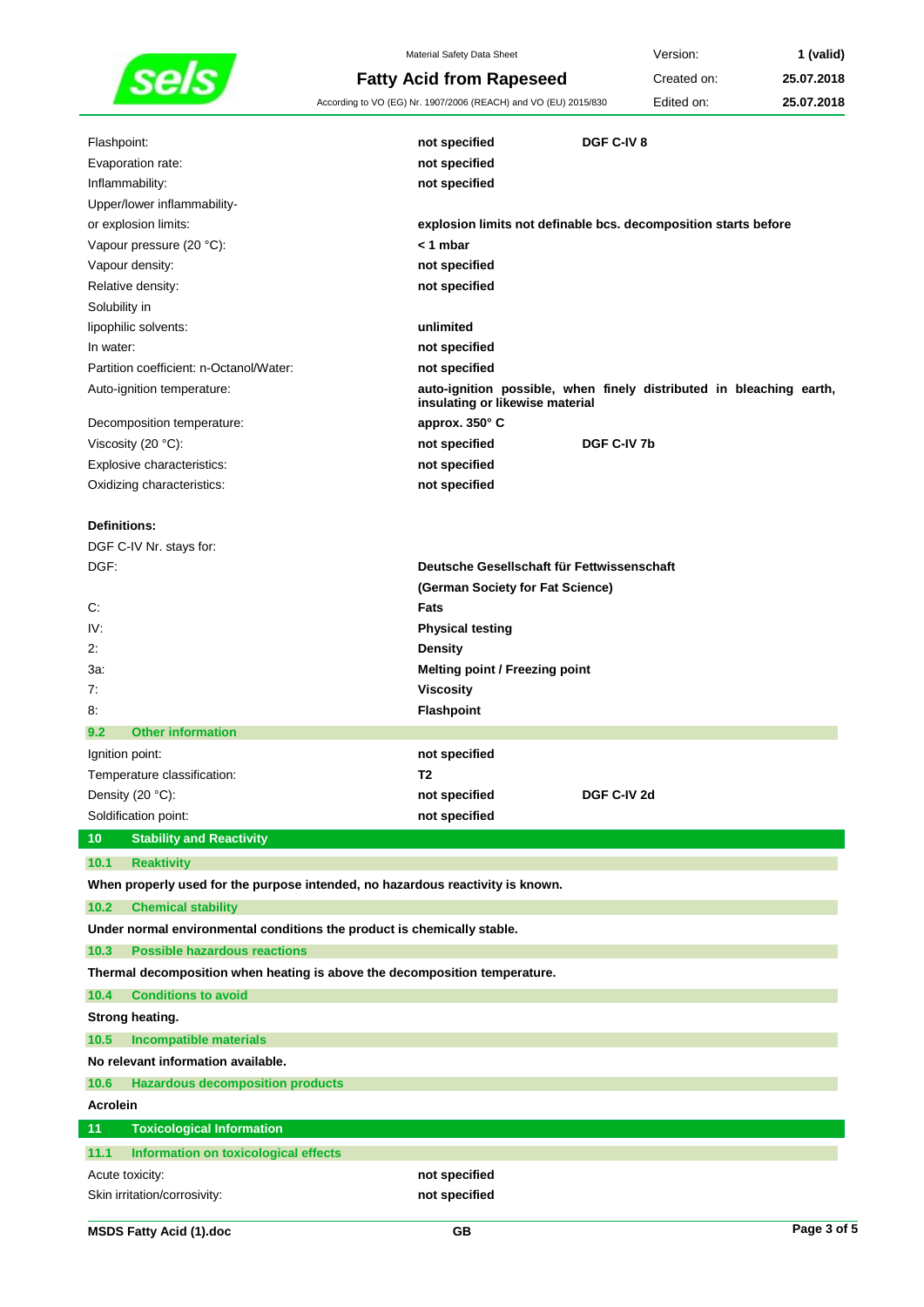|                                                                            | Material Safety Data Sheet                                                                                                  | Version:    | 1 (valid)  |
|----------------------------------------------------------------------------|-----------------------------------------------------------------------------------------------------------------------------|-------------|------------|
|                                                                            | <b>Fatty Acid from Rapeseed</b>                                                                                             | Created on: | 25.07.2018 |
|                                                                            | According to VO (EG) Nr. 1907/2006 (REACH) and VO (EU) 2015/830                                                             | Edited on:  | 25.07.2018 |
|                                                                            |                                                                                                                             |             |            |
| Severe eye irritation/damage:                                              | not specified                                                                                                               |             |            |
| Respiratory/skin sensitisation:                                            | not specified                                                                                                               |             |            |
| Germ-cell mutagenicity:                                                    | not specified                                                                                                               |             |            |
| Carcinogenicity:                                                           | not specified                                                                                                               |             |            |
| Reproductive toxicity:                                                     | not specified                                                                                                               |             |            |
| Specific target organ systemic toxicity (single exposure):                 | not specified                                                                                                               |             |            |
| Specific target organ systemic toxicity (repeated exposure): not specified |                                                                                                                             |             |            |
| Aspiration hazard:                                                         | not specified                                                                                                               |             |            |
| 12<br><b>Ecological Information</b>                                        |                                                                                                                             |             |            |
| 12.1<br><b>Toxicity</b>                                                    |                                                                                                                             |             |            |
| Aquatic toxicity:                                                          | not specified                                                                                                               |             |            |
| 12.2<br><b>Persistance and degradability</b>                               |                                                                                                                             |             |            |
| Product is completely bio-degradable.                                      |                                                                                                                             |             |            |
| 12.3<br><b>Bioaccumulation potential</b>                                   |                                                                                                                             |             |            |
| No relevant information available.                                         |                                                                                                                             |             |            |
| <b>Mobility in soil</b><br>12.4                                            |                                                                                                                             |             |            |
| Note the waste water limit values.                                         |                                                                                                                             |             |            |
| 12.5<br><b>Results of the PBT- and vPvB assessment</b>                     |                                                                                                                             |             |            |
| Results of the PBT- and vPvB assessment:                                   |                                                                                                                             |             |            |
| PBT:                                                                       | not specified                                                                                                               |             |            |
| vPvB:                                                                      | not specified                                                                                                               |             |            |
| <b>Other hazardous effects</b><br>12.6                                     |                                                                                                                             |             |            |
| No relevant information available.                                         |                                                                                                                             |             |            |
|                                                                            |                                                                                                                             |             |            |
| 13<br><b>Disposal Considerations</b>                                       |                                                                                                                             |             |            |
|                                                                            |                                                                                                                             |             |            |
| 13.1<br><b>Waste treatment processes</b>                                   | The waste can be recycled and thermally recovered. Waste requires no particularly monitoring. Can be disposed of along with |             |            |
| the domestic waste in accordance with the local regulations.               |                                                                                                                             |             |            |
| Waste entry according to list of waste (AVV):                              | 20 01 25                                                                                                                    |             |            |
| Uncleaned packaging:                                                       | disposal according to AVV 15 01                                                                                             |             |            |
| <b>Transport Information</b><br>14<br>lations.                             | ADR, ADN, IATA; ICAO; IMO; IMDG, RID: Not necessary. The product is not a hazardous material according to transport regu-   |             |            |
| 14.1                                                                       |                                                                                                                             |             |            |
| <b>UN-number</b>                                                           |                                                                                                                             |             |            |
| Not applicable.                                                            |                                                                                                                             |             |            |
| <b>Proper UN-shipping name</b><br>14.2                                     |                                                                                                                             |             |            |
| Not applicable.                                                            |                                                                                                                             |             |            |
| 14.3<br><b>Transport hazard class</b>                                      |                                                                                                                             |             |            |
| Not applicable.                                                            |                                                                                                                             |             |            |
| <b>Packing group</b><br>14.4                                               |                                                                                                                             |             |            |
| Not applicable.                                                            |                                                                                                                             |             |            |
| <b>Environmental Hazards</b><br>14.5                                       |                                                                                                                             |             |            |
| Not applicable.                                                            |                                                                                                                             |             |            |
| 14.6<br>Precautionary measures for the user                                |                                                                                                                             |             |            |
| Not applicable.                                                            |                                                                                                                             |             |            |
| 14.7                                                                       | Bulk transport according to appendix II of the MARPOL-Agreement and to the IBC-Code                                         |             |            |
| Not applicable.                                                            |                                                                                                                             |             |            |
| 15<br><b>Regulatory Information</b>                                        |                                                                                                                             |             |            |
| 15.1                                                                       | Regulations for safety, health and environment / specific legislation for the substance / mixture                           |             |            |
| 15.1.1 EU-Regulations<br>Regulation (EG) No. 1907/2006 (REACH-regulation)  |                                                                                                                             |             |            |